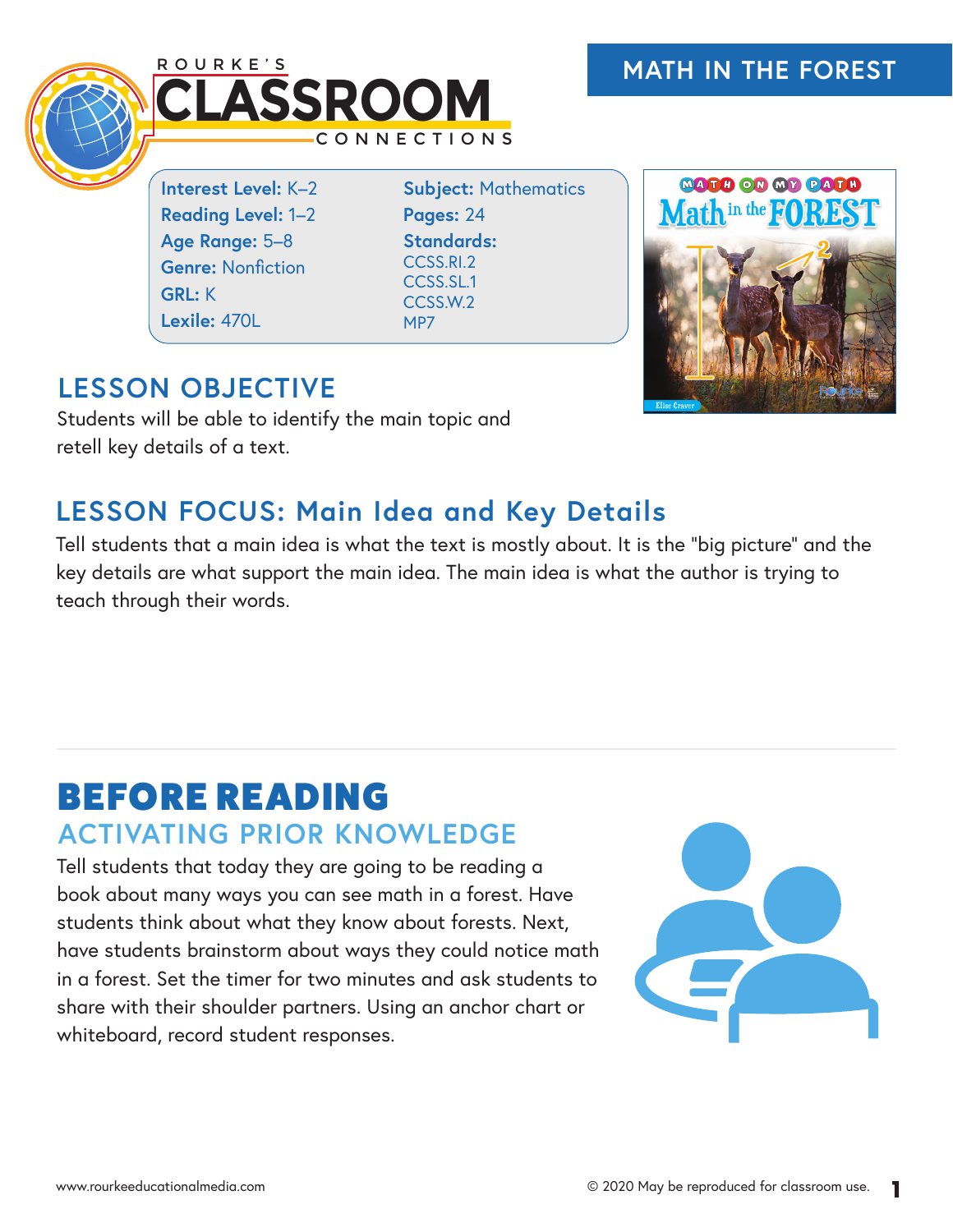### **PREVIEW AND PREDICT**

Have students study the cover of the book. Ask them to describe what they see and share what they think they will learn in the book. Engage students in a book walk. Show them the photo glossary on page 22 and encourage students to pay attention to those words in the text. Review a sample of pages and photographs. Think aloud and model the process of predicting before reading. Explain that predicting is when we use what we know to make a guess before we read.

# AS YOU READ

Read the book aloud. As you are reading, pause and allow students to observe the photographs and any other text features that add meaning to the text. Stop and talk about any bolded or unknown words. Encourage students to use context clues to determine the meaning of these words. As you are reading, stop on various pages and model a think aloud of how you would determine the main idea based on the information in the text.

# AFTER YOU READ

Ask students to share anything new they learned about math in the forest after listening to you read the book. Have students help you add any new ideas to the anchor chart or whiteboard. Next, ask students what they think the main idea of the book is (different examples of math in the forest). Remind students that the main idea is what the text is mostly about. Engage in a class discussion about the main idea and key details. Write the main idea on the main idea reproducible. Ask students to share a key detail of the main idea. Add it to the chart. Tell students that they are going to add the rest of the key details with a partner or independently.

#### **SUGGESTED AFTER READING ASSESSMENT QUESTIONS (Encourage students to look back in the text to support their answers):**

- 1. What do you call groups of similar objects found by sorting or grouping?
- 2. Look at pages 8 and 9. How are the groups of birds similar? How are they different?
- 3. Tell at least three ways you can find math in a forest.
- 4. What is the main idea of this text? Support your answer.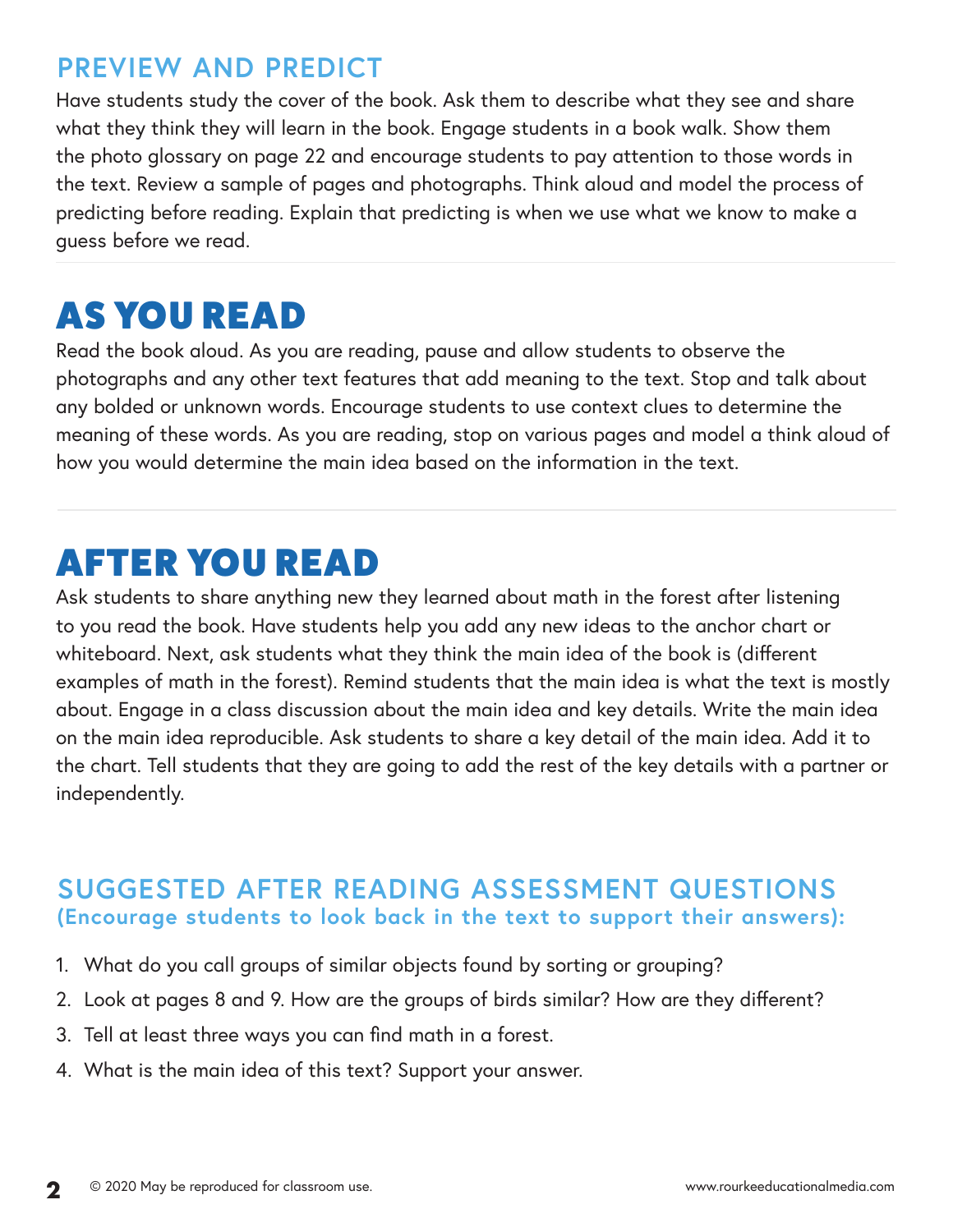## **STUDENT EXTENSION ACTIVITY -** *MATH IN THE FOREST*

**NAME: DATE:** 

**1. Using the book, complete the Main Idea and Details Graphic Organizer. Think of an important idea you learned about in the book. In the middle of the concept map, write the main idea. On the horizontal lines, write details relating to your main idea.**